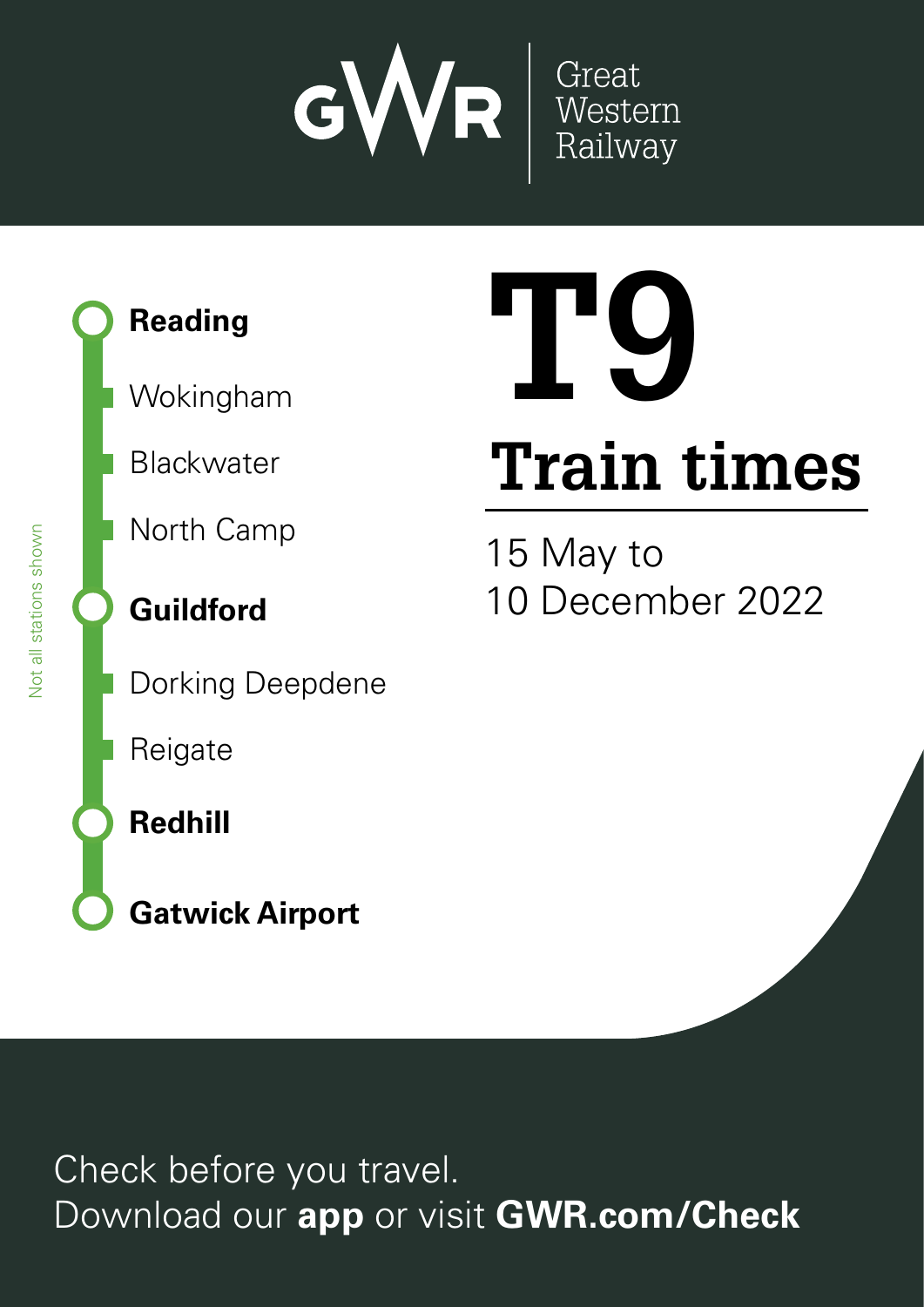#### **This timetable shows trains from Reading to Guildford, Redhill and Gatwick Airport. All services in this timetable are operated by Great Western Railway**

#### **Changes to published times**

Improvement works may affect services, especially at<br>weekends. Services may also be different on public<br>holidays. Always check your journey before you leave at **GWR.com/check** 

**03457 000 125\* GWR.Feedback@GWR.com GWR.com/contact** tra<br>Search<br>Search and news.<br>Candidate<br>at **Replacement buses**<br>Animals†, non-folding bikes, and large items of luggage<br>can't be carried on our buses. \*Assistance dogs can be carried.

## narces Polifip F animation mobiles may be higher. Calls from mobiles may be higher. The mobiles may be higher. A standard mobiles may be higher. A standard mobiles may be higher. A standard mobiles may be higher. A standar **Penalty Fares**

#### If you don't have a valid ticket you may have to pay a Penalty Fare

**GWR**Find out more at **GWR.com/revenueprotection**

#### **National Rail**

en<br>en<br>o Download our app to purchase the purchase time to purchase the purchase time to purchase the purchase time to purchase the check and check and checks and check and checks and checks and checks and checks and checks and che fa<br>s r<br>on biss out of the miss of the contract of the contract of the contract of the contract of the contract of the contract of the contract of the contract of the contract of the contract of the contract of the contract of the co **GWR**<br>M<br>Mal Find out more about train times and fares. Call **03457 48 49 50**\* (24 hours, calls may be recorded) or go to **nationalrail.co.uk**

#### You can also find the National Rail Conditions of Travel here.

**PlusBus** ¬ An add-on ticket which gives you discounted bus travel to and

from many of our stations. Find out more at **plusbus.info**

\* Standard network charges apply. Calls from mobiles may be higher All information correct at time of publication. Errors and omissions excepted. Download the most up-to-date version at **GWR.com/timetables**

#### **Passenger Assist**

You can arrange help, check station accessibility, buy a ticket and reserve a seat by calling us on Freephone **0800 197 1329** or by text relay **18001 0800 197 1329** (open 0600 to 2300, 7 days a week, except Christmas Day).

You may book assistance by completing the online booking form available on our website.

#### **Station accessibility**

| All of our stations are classified for their level<br>of accessibility:  |  |  |  |  |  |  |  |  |  |  |  |
|--------------------------------------------------------------------------|--|--|--|--|--|--|--|--|--|--|--|
| <b>Category A:</b> This station has step-free access<br>to all platforms |  |  |  |  |  |  |  |  |  |  |  |

| <b>Category B:</b> This station has a degree of | step-free access to the platform,<br>which may be in both directions or<br>in one direction only. Check details<br>on our website |
|-------------------------------------------------|-----------------------------------------------------------------------------------------------------------------------------------|
|                                                 | <b>Category C:</b> This station does not have                                                                                     |

step-free access to any platform

Full details can be found at **GWR.com/PassengerAssist**

#### **Operator**

| <b>GW</b> Great Western Railway |  |
|---------------------------------|--|

- GX Gatwick Express<br>NR Network Rail
- NR Network Rail<br>SN Southern

Southern

SW South Western Railway For details of accessibility at any station,

check **nationalrail.co.uk**

#### **NOTES AND SYMBOLS**

**Bold** Through service

### **Bags and Luggage**

You can bring up to 3 pieces of luggage, with a maximum size of 30 x 70 x 90cm. Small and medium sized bags can be stored under your seats or in the overhead racks. Large items can be stored in the dedicated luggage areas. Surfboards can't be taken on our IET trains. Look for GWR trains shown with a $\blacksquare$  symbol in our timetables.

#### **Bikes**

Yc<br>Tł<br>yc **More information**<br>Mort fist shell<br>**form**<br>Incompan You must reserve a bike space on many of our services. These are shown in our timetables. Space is limited, so we have a strict first-come, first-served policy. Book a space at<br>your nearest staffed station, through our Customer Support team, or when you buy your ticket online at **GWR.com**

#### **Short platforms**

#### **Delay Repay**

#### **Great Western Railway Customer Panel**

#### **Transport Focus**

The UK's independent watchdog for passengers and<br>road users. Call **0300 123 2350**\* or find out more at **transportfocus.org.uk**

#### **London Travelwatch**

ar<br>
LG<br>
Via<br> **D<br>
S<br>
El<br>
di**<br>
D ad<br>الكا<br>**av:<br>Pre** The independent watchdog for transport users in and around London. Covers GWR services on routes from London Paddington to Greenford, Slough, and Windsor & Eton Central, as well as Dorking and Reigate via Redhill to Gatwick Airport. Call **020 3176 2999**\* or go to **londontravelwatch.org.uk**

#### **Seat reservations on GWR services**

#### res<br>10 M<br>10 May 10 \$**(Shown on our Intercity Express Trains, and some long distance regional trains)**

at in<br>vall<br>you<br>sta<br>**R.** oo<br>**ng**<br>at part our visit our visit our visit and a visit of the composite that  $\theta$  is the composite that  $\theta$  is the contribution of the contribution of the contribution of the contribution of the contribution of the con  $\begin{array}{c} \n 1 \\
 1\n \end{array}$ ao<br>Dur<br>Ser<br>Durl bə<br>est<br>a na<br>etof<br>rav<br>u **c<br>er** ve<br>Sit<br>Ls If you buy a ticket on the day of travel, we may allocate you a space instead of a specific seat. Sit in any unreserved seat in your class of travel, following any current social distancing rules as best you can.

#### **Our seat guarantee**

#### **Large print timetables** are available for our partially sighted customers. Call **03457 000 125**\* or email **GWR.Feedback@GWR.com**

|                          | have a strict first-come, first-served policy. Book a space at<br>your nearest staffed station, through our Customer Support<br>team, or when you buy your ticket online at GWR.com       |                          |                |                           |                        |                                                                                                                             | <b>Seat reservations on GWR services</b>                                                                                                                     |                          |                |                 |                     |  |  |  |  |  |  |
|--------------------------|-------------------------------------------------------------------------------------------------------------------------------------------------------------------------------------------|--------------------------|----------------|---------------------------|------------------------|-----------------------------------------------------------------------------------------------------------------------------|--------------------------------------------------------------------------------------------------------------------------------------------------------------|--------------------------|----------------|-----------------|---------------------|--|--|--|--|--|--|
| ay have to               | <b>Short platforms</b><br>Some stations have short platforms. In some cases, you                                                                                                          |                          |                |                           |                        |                                                                                                                             | El (Shown on our Intercity Express Trains, and some long<br>distance regional trains)                                                                        |                          |                |                 |                     |  |  |  |  |  |  |
| eprotection              | can only join or leave the train from certain carriages. Please<br>listen for announcements.                                                                                              |                          |                |                           |                        |                                                                                                                             | Reservations are recommended on many of our trains.<br>When you try and buy a ticket, we will allocate you a seat if                                         |                          |                |                 |                     |  |  |  |  |  |  |
|                          | Free Wi-Fi and plug sockets are available on most of<br>our trains.                                                                                                                       |                          |                |                           |                        |                                                                                                                             | one is available. We leave some space for those with walk-up<br>tickets, or who may have been disrupted.                                                     |                          |                |                 |                     |  |  |  |  |  |  |
| orded)                   |                                                                                                                                                                                           |                          |                |                           |                        |                                                                                                                             | If you buy a ticket on the day of travel, we may allocate you                                                                                                |                          |                |                 |                     |  |  |  |  |  |  |
| ravel here.              | Delay Repay<br>You are entitled to compensation if your journey has been<br>delayed for 15 minutes or more. Find out more at<br><b>GWR.com/DelayRepay</b>                                 |                          |                |                           |                        |                                                                                                                             | a space instead of a specific seat. Sit in any unreserved seat<br>in your class of travel, following any current social distancing<br>rules as best you can. |                          |                |                 |                     |  |  |  |  |  |  |
| travel to and            |                                                                                                                                                                                           |                          |                |                           | Our seat guarantee     |                                                                                                                             |                                                                                                                                                              |                          |                |                 |                     |  |  |  |  |  |  |
| bus.info<br>xcepted.     | <b>Great Western Railway Customer Panel</b><br>Our panel is set up for you to tell us your thoughts and give<br>us feedback on how we are doing. Find out more at<br><b>GWR.com/Panel</b> |                          |                |                           |                        | If you have a reservation on a GWR service and have to stand,<br>you are entitled to compensation. Find out more at GWR.com |                                                                                                                                                              |                          |                |                 |                     |  |  |  |  |  |  |
| <b>Station</b>           |                                                                                                                                                                                           | <b>CRS</b>               | Operator       | <b>Access</b><br>Category | <b>Weekdays</b>        | <b>Ticket office hours</b><br><b>Saturdays</b>                                                                              | <b>Sundays</b>                                                                                                                                               | <b>Ticket</b><br>machine | <b>Toilets</b> | <b>Car Park</b> | <b>Bike</b><br>Rack |  |  |  |  |  |  |
| Ash                      |                                                                                                                                                                                           | <b>ASH</b>               | <b>SW</b>      | A                         | 0640-1145              | 0640-1145                                                                                                                   | Closed                                                                                                                                                       |                          |                |                 |                     |  |  |  |  |  |  |
| <b>Betchworth</b>        |                                                                                                                                                                                           | <b>BTO</b>               | GW             | B                         | Unstaffed              | Unstaffed                                                                                                                   | Unstaffed                                                                                                                                                    |                          |                |                 |                     |  |  |  |  |  |  |
| <b>Blackwater</b>        |                                                                                                                                                                                           | <b>BAW</b>               | GW             | B                         | Unstaffed              | Unstaffed                                                                                                                   | Unstaffed                                                                                                                                                    | $\bullet$                |                |                 |                     |  |  |  |  |  |  |
| Chilworth                |                                                                                                                                                                                           | <b>CHL</b>               | GW             | B                         | Unstaffed              | Unstaffed                                                                                                                   | Unstaffed                                                                                                                                                    |                          |                |                 |                     |  |  |  |  |  |  |
| Crowthorne               |                                                                                                                                                                                           | <b>CRN</b>               | GW             | B                         | 0645-1030              | Closed                                                                                                                      | Closed                                                                                                                                                       |                          |                |                 |                     |  |  |  |  |  |  |
| <b>Dorking Deepdene</b>  |                                                                                                                                                                                           | <b>DPD</b>               | GW             | C                         | Unstaffed              | Unstaffed                                                                                                                   | Unstaffed                                                                                                                                                    | ۰                        |                |                 |                     |  |  |  |  |  |  |
| <b>Dorking West</b>      |                                                                                                                                                                                           | <b>DKT</b>               | GW             | B                         | Unstaffed              | Unstaffed                                                                                                                   | Unstaffed                                                                                                                                                    |                          |                |                 |                     |  |  |  |  |  |  |
| <b>Farnborough North</b> |                                                                                                                                                                                           | <b>FNN</b>               | GW             | B                         | Unstaffed              | Unstaffed                                                                                                                   | Unstaffed                                                                                                                                                    |                          |                |                 |                     |  |  |  |  |  |  |
| <b>Gatwick Airport</b>   |                                                                                                                                                                                           | <b>GTW</b>               | GX             | $\overline{A}$            | 0600-2000              | 0600-2000                                                                                                                   | 0600-2000                                                                                                                                                    | $\bullet$                | ی              |                 |                     |  |  |  |  |  |  |
| Gomshall                 |                                                                                                                                                                                           | GOM                      | GW             | B                         | Unstaffed              | Unstaffed                                                                                                                   | Unstaffed                                                                                                                                                    |                          |                |                 |                     |  |  |  |  |  |  |
| <b>Guildford</b>         |                                                                                                                                                                                           | <b>GLD</b>               | N <sub>R</sub> | B                         | 0610-2200              | 0610-2200                                                                                                                   | 0620-2200                                                                                                                                                    |                          | $\bullet$      |                 |                     |  |  |  |  |  |  |
| <b>North Camp</b>        |                                                                                                                                                                                           | <b>NCM</b>               | GW             | B                         | 0630-1300              | 0630-1300                                                                                                                   | Closed                                                                                                                                                       |                          |                |                 |                     |  |  |  |  |  |  |
| <b>Reading</b>           |                                                                                                                                                                                           | <b>RDG</b>               | <b>NR</b>      | $\overline{A}$            | 0515-2245              | 0530-2245                                                                                                                   | 0715-2245                                                                                                                                                    |                          | $\bullet$      |                 |                     |  |  |  |  |  |  |
| Redhill                  |                                                                                                                                                                                           | <b>RDH</b>               | SN             | A                         | 0550-2000              | 0550-2000                                                                                                                   | 0650-2145                                                                                                                                                    |                          | $\bullet$      |                 |                     |  |  |  |  |  |  |
| Reigate                  |                                                                                                                                                                                           | <b>REI</b>               | SN             | B<br>B                    | 0610-1245              | 0710-1345                                                                                                                   | Closed                                                                                                                                                       | $\bullet$                | $\bullet$      |                 |                     |  |  |  |  |  |  |
| <b>Sandhurst</b>         |                                                                                                                                                                                           | <b>SND</b>               | GW<br>GW       | B                         | Unstaffed              | Unstaffed                                                                                                                   | Unstaffed                                                                                                                                                    |                          |                |                 |                     |  |  |  |  |  |  |
| <b>Shalford</b>          |                                                                                                                                                                                           | <b>SFR</b>               |                | B                         | Unstaffed              | Unstaffed                                                                                                                   | Unstaffed                                                                                                                                                    |                          |                |                 |                     |  |  |  |  |  |  |
| Wanborough<br>Winnersh   |                                                                                                                                                                                           | <b>WAN</b><br><b>WNS</b> | SW<br>SW       | B                         | Unstaffed<br>0600-1130 | Unstaffed<br>0700-1230                                                                                                      | Unstaffed                                                                                                                                                    | e                        |                | Ω               |                     |  |  |  |  |  |  |
| Wokingham                |                                                                                                                                                                                           | WKM                      | SW             | Α                         | 0545-2035              |                                                                                                                             | Closed                                                                                                                                                       |                          |                |                 |                     |  |  |  |  |  |  |
|                          |                                                                                                                                                                                           |                          |                |                           |                        | 0610-2025                                                                                                                   | Closed                                                                                                                                                       |                          | ●よ             | 0               |                     |  |  |  |  |  |  |

Light Connecting service<br> **Green** Runs on certain day **Green** Runs on certain days only, or has differences at some stations. Please check notes for details **6** Minimum time, in minutes, you need to allow between connecting services (this is only show ĉ Minimum time, in minutes, you need to allow between connecting services (this is only shown at stations where this differs from the standard 5 minute allowance) ← Airport interchange<br>
Illus Rus available ¬ PlusBus available. For more details, visit **plusbus.info 1** First Class accommodation is available<br> **13** Seat reservations recommended Seat reservations recommended  $\rightarrow$  Continued in a later column Continued from an earlier column **a** Arrival time Departure time

- 
- **p** Previous night
- **c** Arrives 6 minutes earlier **EXECUTE: EXECUTE:** DOES not call at this station on Fridays
- 

**MO** Mondays only<br>**MX** Not Mondays **Not Mondays** 

- **A** Also calls at Winnersh 1526<br>**B** Also calls at Winnersh 0808
- **B** Also calls at Winnersh 0808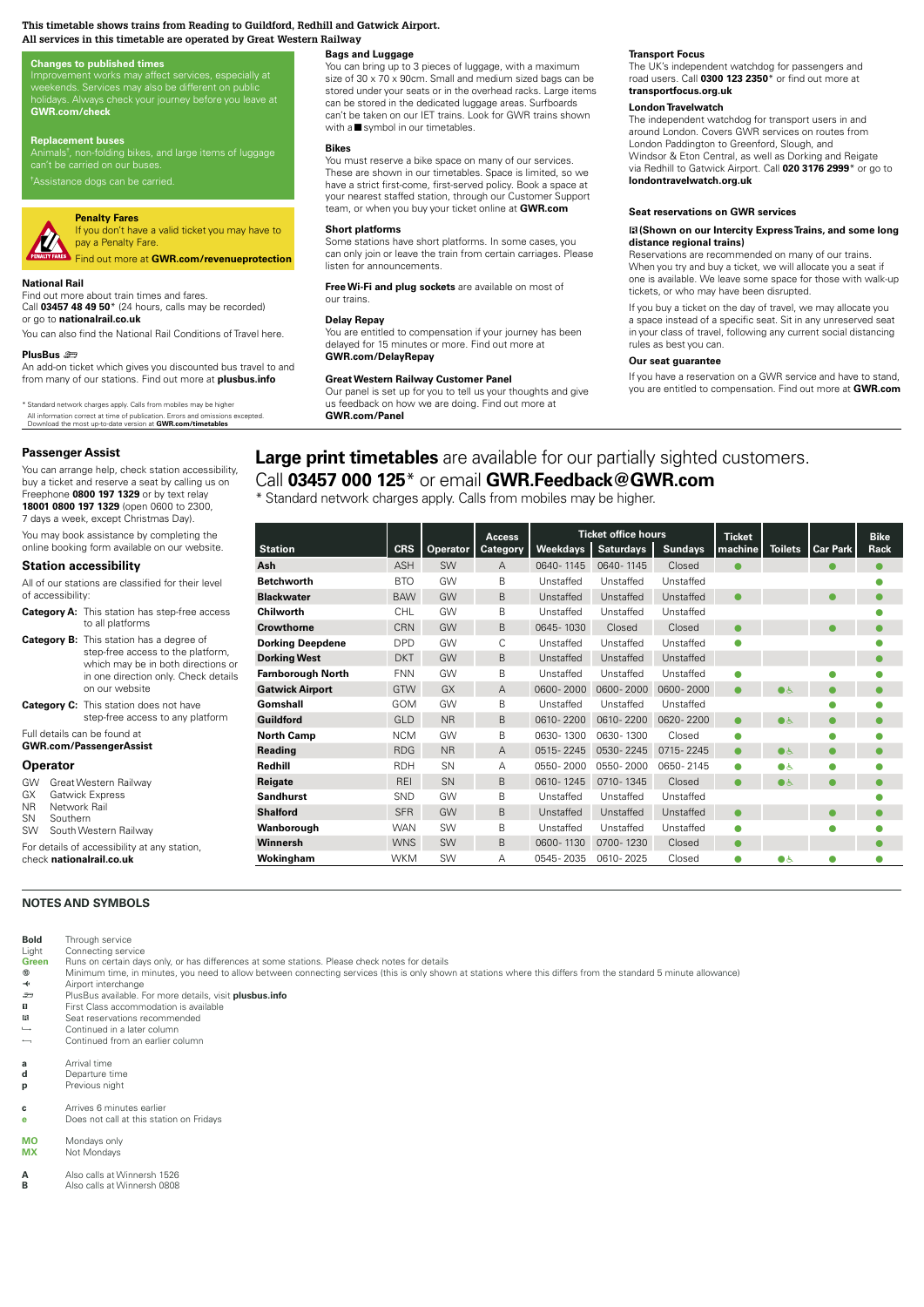#### **READING TO GUILDFORD, REDHILL AND GATWICK AIRPORT**

**Notes MO MX** 

| Reading               | ⑦ d              | 2303p             | 2333p  |         | 0432      | 0458 | 0531    | 0554      | 0626           | 0650    | 0720                 | 0750                 | 0820      | 0836 | 0901    | 0920 | 1004           | 1020  | 1101    | 1120 | 1201    | 1220 | 1301           | 1320 |
|-----------------------|------------------|-------------------|--------|---------|-----------|------|---------|-----------|----------------|---------|----------------------|----------------------|-----------|------|---------|------|----------------|-------|---------|------|---------|------|----------------|------|
| Wokingham =           |                  | 2312p 2344p       |        |         | 0443      | 0509 | 0542    | 0604      | 0637           | 0701    | 0730                 | 0800                 | 0829      | 0845 | 0910    | 0930 | 1013           | 1030  | 1110    | 1130 | 1210    | 1230 | 1310           | 1330 |
| Crowthorne            | d                | 2318p 2350p       |        |         |           | 0515 |         | 0610      |                | 0707    | 0736                 | 0806                 | 0835      |      |         | 0936 |                | 1036  | $\cdot$ | 1136 |         | 1236 |                | 1336 |
| <b>Sandhurst</b>      | d                | 2322p 2354p       |        | ٠       |           | 0519 | ٠       | 0614      | $\cdot$        | 0711    | 0740                 | 0810                 | 0839      |      |         | 0940 |                | 1040  | ٠       | 1140 |         | 1240 |                | 1340 |
| <b>Blackwater</b>     | d                | 2326p 2357p       |        |         | 0452      | 0522 | 0551    | 0618      | 0646           | 0715    | 0743                 | 0813                 | 0843      |      | 0919    | 0943 | 1022           | 1043  | 1119    | 1143 | 1219    | 1243 | 1319           | 1343 |
| Farnborough North     | d                | 2331p             | 0002   | ٠       |           | 0527 | ٠       | 0623      | $\cdot$        | 0720    | 0748                 | 0818                 | 0848      | ٠    |         | 0948 | ٠              | 1048  | ٠       | 1148 | ٠       | 1248 | $\blacksquare$ | 1348 |
| <b>North Camp</b>     | $\Omega$         | 2335 <sub>D</sub> | 0007   | ٠       | 0459      | 0532 | 0558    | 0628      | 0653           | 0724    | 0753                 | 0823                 | 0852      | ٠    | 0926    | 0953 | 1029           | 1053  | 1126    | 1153 | 1226    | 1253 | 1326           | 1353 |
| Ash                   | $\circled{3}$ d  | 2339p             | 0011   |         |           | 0536 | ٠       | 0632      |                | 0728    | 0757                 | 0827                 | 0856      |      |         | 0957 |                | 1057  |         | 1157 |         | 1257 |                | 1357 |
| Wanborough            | d                |                   | 0015   | ٠       |           | 0540 | ٠       |           |                |         | 0801                 |                      |           |      |         |      |                |       |         |      |         |      |                |      |
| Guildford             | a                | 2348 <sub>p</sub> | 0022   | $\cdot$ | 0510      | 0547 | 0610    | 0641      | 0704           | 0737    | 0808                 | 0836                 | 0905      | 0909 | 0938    | 1006 | 1041           | 1107  | 1138    | 1206 | 1239    | 1306 | 1338           | 1406 |
| Guildford $\equiv$    | d                | 2349 <sub>p</sub> | 0023   | $\cdot$ | 0512      | 0548 | 0612    | 0642      | 0705           | 0748    | 0810                 | 0837                 |           | 0910 | 0940    | 1013 | 1042           | 1113  | 1140    | 1213 | 1240    | 1313 | 1340           | 1413 |
| <b>Shalford</b>       | d                | 2354 <sub>p</sub> | ×      | $\cdot$ |           | 0553 | ٠       | 0647      | $\blacksquare$ | 0753    | 0815                 | ٠                    |           | 0916 | ٠       | 1019 |                | 1119  | ٠       | 1219 | $\cdot$ | 1319 | ٠              | 1419 |
| Chilworth             | $\Omega$         | 2359 <sub>p</sub> | $\sim$ |         |           | 0557 | ٠       | 0651      |                | 0757    |                      |                      |           | 0920 |         |      |                | 1123  |         |      |         | 1323 |                |      |
| Gomshall              |                  | 0006              |        |         |           | 0604 | ï       | 0658      |                | 0804    | 0824                 |                      |           | 0927 |         |      |                | 1130  |         |      |         | 1330 |                |      |
| <b>Dorking West</b>   | d                |                   |        |         | $\bullet$ | 0612 | $\cdot$ | 0705      | $\cdot$        | 0812    | ٠                    | $\cdot$              |           | 0934 | $\cdot$ | 1033 |                |       |         | 1233 |         |      |                | 1433 |
| Dorking Deepdene stra |                  | 0014              | 0041   |         | 0530      | 0614 | 0630    | 0708      | 0723           | 0814    | 0832                 | 0854                 |           | 0937 | 0958    | 1035 | 1100           | 1138  | 1158    | 1235 | 1258    | 1338 | 1358           | 1435 |
| <b>Betchworth</b>     | $\Omega$         | 0019              | ×      |         |           | 0619 |         | 0712      |                | 0819    | $\ddot{\phantom{0}}$ | $\cdot$              |           | 0941 |         | 1040 |                |       |         | 1240 |         |      |                | 1440 |
| Reigate =             | C                | 0024              | 0049   | ٠       | 0538      | 0628 | 0640    | 0718      | 0731           | 0830c   | 0840                 | 0902                 |           | 0947 | 1006    | 1046 | 1108           | 1146  | 1206    | 1246 | 1306    | 1346 | 1406           | 1446 |
| Redhill s             | a                | 0030              | 0055   | $\cdot$ | 0544      | 0636 | 0646    | 0724      | 0737           | 0837    | 0846                 | 0908                 |           | 0952 | 1012    | 1052 | 1114           | 1152  | 1212    | 1252 | 1312    | 1352 | 1412           | 1452 |
| Redhill s             | d                | 0033              | 0058   | 0445    | 0548      |      | 0650    | 0734      | 0745           | 0843    | 0853                 | 0913                 |           | 1007 | 1017    | 1107 | 1117           | 1207  | 1217    | 1307 | 1317    | 1407 | 1417           | 1507 |
| Gatwick Airport + £   | ①a               | 0041              | 0107   | 0453    | 0555      | ٠    | 0658    | 0746      | 0753           | 0853    | 0905                 | 0925                 | $\bullet$ | 1016 | 1025    | 1116 | 1125           | 1216  | 1225    | 1316 | 1325    | 1416 | 1425           | 1516 |
|                       |                  |                   |        |         |           |      |         |           |                |         |                      |                      |           |      |         |      |                |       |         |      |         |      |                |      |
| <b>Notes</b>          |                  |                   |        |         | А         |      |         |           |                |         |                      |                      |           |      |         |      |                |       |         |      |         |      |                |      |
|                       |                  |                   |        |         |           |      |         |           |                |         |                      |                      |           |      |         |      |                |       |         |      |         |      |                |      |
| <b>Facilities</b>     |                  | 08                | 印刷     | 日日      | 08        | 印刷   | 08      | 0B        | 田田             | 08      | 08                   | 08                   | 08        | 08   | ΠB      | 1B   | $\overline{a}$ | 吅?    |         |      |         |      |                |      |
| Reading s             | $\circledcirc$ d | 1401              | 1420   | 1501    | 1518      | 1601 | 1620    | 1650      | 1720           | 1750    | 1820                 | 1901                 | 1920      | 2001 | 2020    | 2101 | 2134           | 2333  |         |      |         |      |                |      |
| Wokingham <del></del> | C                | 1411              | 1430   | 1510    | 1530      | 1610 | 1630    | 1700      | 1730           | 1800    | 1831                 | 1910                 | 1930      | 2010 | 2030    | 2110 | 2143           | 2344e |         |      |         |      |                |      |
| Crowthorne            | d                |                   | 1436   | $\cdot$ | 1536      |      | 1636    | 1706      | 1736           | 1806    | 1837                 |                      | 1936      |      | 2036    |      | 2149           | 2350  |         |      |         |      |                |      |
| <b>Sandhurst</b>      | d                |                   | 1440   | ٠       | 1540      |      | 1640    | 1710      | 1740           | 1810    | 1841                 | ٠                    | 1940      |      | 2040    |      | 2153           | 2354  |         |      |         |      |                |      |
| <b>Blackwater</b>     | $\mathfrak{g}$   | 1420              | 1443   | 1519    | 1544      | 1619 | 1644    | 1713      | 1743           | 1813    | 1844                 | 1919                 | 1943      | 2019 | 2043    | 2119 | 2157           | 2357  |         |      |         |      |                |      |
| Farnborough North     | d                |                   | 1448   | $\cdot$ | 1549      | ٠    | 1649    | 1718      | 1748           | 1818    | 1849                 |                      | 1948      |      | 2048    |      | 2202           | 0002  |         |      |         |      |                |      |
| <b>North Camp</b>     | $\Omega$         | 1427              | 1453   | 1526    | 1553      | 1626 | 1653    | 1723      | 1753           | 1823    | 1854                 | 1926                 | 1953      | 2026 | 2053    | 2126 | 2206           | 0007  |         |      |         |      |                |      |
| Ash                   | $3$ d            |                   | 1457   | $\cdot$ | 1557      |      | 1657    | 1727      | 1757           | 1827    | 1859                 | ٠                    | 1957      | ٠    | 2057    |      | 2210           | 0011  |         |      |         |      |                |      |
| Wanborough            | d                |                   |        |         |           |      |         | 1731      |                |         |                      |                      |           |      |         |      |                | 0015  |         |      |         |      |                |      |
| Guildford             | a                | 1438              | 1506   | 1538    | 1607      | 1638 | 1707    | 1738      | 1806           | 1836    | 1910                 | 1938                 | 2006      | 2038 | 2106    | 2138 | 2219           | 0022  |         |      |         |      |                |      |
| Guildford =           | d                | 1440              | 1513   | 1540    | 1612      | 1640 | 1711    | 1739      | 1813           | 1837    | 1912                 | 1940                 | 2019      | 2040 | 2113    | 2139 | 2221           | 0023  |         |      |         |      |                |      |
| <b>Shalford</b>       | d                |                   | 1519   | $\cdot$ | 1617      |      | 1717    | 1744      | 1818           |         | 1917                 |                      | 2024      |      | 2118a   |      | 2226           |       |         |      |         |      |                |      |
| Chilworth             | d                |                   | 1523   | $\cdot$ | 1621      |      | 1721    | $\cdot$   | 1822           |         | 1921                 | $\cdot$              | 2028      |      |         |      | 2230           |       |         |      |         |      |                |      |
| Gomshall              | d                |                   | 1530   | ٠       | 1628      | ٠    | 1728    | $\cdot$   | 1829           | $\cdot$ | 1928                 | ٠                    | 2035      | ٠    |         | 2151 | 2237           |       |         |      |         |      |                |      |
| <b>Dorking West</b>   |                  |                   |        | ٠       | 1636      |      | 1736    | $\bullet$ | 1837           | $\cdot$ | 1935                 | ٠                    | 2042      |      |         |      | 2244           |       |         |      |         |      |                |      |
| Dorking Deepdene stra | C                | 1458              | 1538   | 1558    | 1638      | 1700 | 1738    | 1759      | 1839           | 1855    | 1938                 | 1958                 | 2045      | 2058 |         | 2159 | 2247           | 0041  |         |      |         |      |                |      |
| Betchworth            | d                |                   |        |         | 1643      |      | 1743    |           | 1844           |         | 1942                 | $\ddot{\phantom{0}}$ | 2049      |      | $\cdot$ |      | 2251           |       |         |      |         |      |                |      |
| Reigate service       | d                | 1506              | 1546   | 1606    | 1649      | 1708 | 1749    | 1807      | 1850           | 1904    | 1948                 | 2006                 | 2055      | 2106 |         | 2207 | 2257           | 0049  |         |      |         |      |                |      |
| Redhill s             | a                | 1512              | 1552   | 1612    | 1654      | 1714 | 1754    | 1812      | 1855           | 1909    | 1953                 | 2012                 | 2100      | 2112 | $\cdot$ | 2213 | 2303           | 0055  |         |      |         |      |                |      |
| Redhill s             | d                | 1517              | 1607   | 1617    | 1706      | 1717 |         | 1816      | 1906           | 1913    | 1958                 | 2017                 | 2107      | 2117 | $\cdot$ | 2217 | 2306           | 0058  |         |      |         |      |                |      |
| Gatwick Airport + £   | $10 a$           | 1525              | 1616   | 1625    | 1715      | 1725 |         | 1824      | 1915           | 1920    | 2011                 | 2025                 | 2116      | 2125 |         | 2225 | 2315           | 0107  |         |      |         |      |                |      |

**Facilities** 1 \$ 1 \$ 1 1 \$ 1 \$ 1 \$ 1 \$ 1 \$ 1 1 1 \$ 1 \$ 1 \$ 1 \$ 1 \$ 1 \$ 1 \$ 1 \$ 1 \$ 1 \$ 1 \$ 1 \$ 1 \$

| <b>Facilities</b>                |                 | ПR           | п         | 11 B | ПR   | 1 B  | 11 R | ПR            | ПR   | 1R   | 11 B | 11 R | ПR   | 1 B  | 11 B         | OB   | 11 B | 11 R | ПR   | 11 B | 11 B | 1R   | 18   | ПR   |
|----------------------------------|-----------------|--------------|-----------|------|------|------|------|---------------|------|------|------|------|------|------|--------------|------|------|------|------|------|------|------|------|------|
| Reading search                   | $(7)$ d         | 2333p        |           | 0426 | 0522 | 0600 | 0619 | 0701          | 0720 | 0801 | 0806 | 0901 | 0920 | 1001 | 1020         | 1101 | 1120 | 1201 | 1220 | 1301 | 1320 | 1334 | 1420 | 1501 |
| Wokingham $\equiv$               | d               |              |           | 0441 | 0533 | 061  | 0630 | 0712          | 0730 | 0810 | 0819 | 0910 | 0930 | 1010 | 1030         | 1110 | 1130 | 1210 | 1230 | 1310 | 1330 | 1345 | 1430 | 1510 |
| <b>Crowthorne</b>                |                 | $d$ 2350 $p$ |           |      |      |      | 0636 |               | 0736 |      | 0825 |      | 0936 |      | 1036         |      | 1136 |      | 1236 |      | 1336 |      | 1436 |      |
| <b>Sandhurst</b>                 |                 | $d$ 2354 $p$ |           |      |      |      | 0640 |               | 0740 |      | 0829 |      | 0940 |      | 1040         |      | 1140 |      | 1240 |      | 1340 |      | 1440 |      |
| <b>Blackwater</b>                |                 | $d$ 2357p    |           | 0450 | 0542 | 0620 | 0643 | $072^{\circ}$ | 0743 | 0819 | 0833 | 0919 | 0943 | 1019 | 1043         | 1119 | 1143 | 1219 | 1243 | 1319 | 1343 | 1354 | 1443 | 1519 |
| Farnborough North $\mathfrak{m}$ | n               | 0002         |           |      |      |      | 0648 |               | 0748 |      | 0838 |      | 0948 |      | 1048         |      | 1148 |      | 1248 |      | 1348 |      | 1448 |      |
| North Camp                       | $\sqrt{ }$      | 0007         |           | 0457 | 0549 | 0627 | 0653 | 0728          | 0753 | 0826 | 0844 | 0926 | 0953 | 1026 | 1053         | 1126 | 1153 | 1226 | 1253 | 1326 | 1353 | 1401 | 1453 | 1526 |
| Ash                              | $\circled{3}$ d | 0011         |           |      |      |      | 0657 |               | 0757 |      | 0851 |      | 0957 |      | 1057         |      | 1157 |      | 1257 |      | 1357 |      | 1457 |      |
| Wanborough                       | $\cap$          | 0015         |           |      |      |      |      |               |      |      |      |      |      |      |              |      |      |      |      |      |      |      |      |      |
| Guildford =                      |                 | 0022         |           | 0509 | 0600 | 0638 | 0706 | 0740          | 0806 | 0838 | 0901 | 0938 | 1006 | 1038 | 106          | 1138 | 1206 | 1238 | 1306 | 1338 | 1406 | 1412 | 1506 | 1538 |
| Guildford                        | n               | 0023         | $\bullet$ | 0510 | 0601 | 0640 | 0713 | 074           | 0813 | 0840 | 0906 | 0940 | 1013 | 1040 | 1113         | 1140 | 1213 | 1240 | 1313 | 1340 | 1407 | 1413 | 1513 | 1540 |
| <b>Shalford</b>                  | d               |              |           |      | 0606 |      | 0719 |               | 0819 |      | 0911 |      | 1019 |      | 1119         |      | 1219 |      | 1319 |      | 1412 |      | 1519 |      |
| <b>Chilworth</b>                 | d               |              |           |      | 0610 |      | 0723 |               |      |      | 0915 |      |      |      | 1123         |      |      |      | 1323 |      |      |      | 1523 |      |
| Gomshall                         | O               |              |           |      | 0617 |      | 0730 |               |      |      | 0922 |      |      |      | 1130         |      |      |      | 1330 |      |      |      | 1530 |      |
| <b>Dorking West</b>              | $\mathsf{d}$    |              |           |      | 0625 |      |      |               | 0833 |      |      |      | 1033 |      |              |      | 1233 |      |      |      |      | 1431 |      |      |
| Dorking Deepdene 2               | d               | 0041         |           | 0528 | 0627 | 0658 | 0738 | 0758          | 0835 | 0858 | 0930 | 0957 | 1035 | 1058 | 1138         | 1158 | 1235 | 1258 | 1338 | 1358 | 1426 | 1434 | 1538 | 1558 |
| <b>Betchworth</b>                | d               |              |           |      | 0632 |      |      |               | 0840 |      |      |      | 1040 |      |              |      | 1240 |      |      |      |      | 1438 |      |      |
| Reigate $\equiv$                 | C               | 0049         |           | 0536 | 0640 | 0706 | 0746 | 0806          | 0846 | 0906 | 0942 | 1006 | 1046 | 1106 | 1146         | 1206 | 1246 | 1306 | 1346 | 1406 | 1436 | 1446 | 1546 | 1606 |
| Redhill s                        |                 | 0055         |           | 0541 | 0646 | 0712 | 0752 | 0812          | 0852 | 0912 | 0947 | 1012 | 1052 | 1112 | 1152         | 1212 | 1252 | 1312 | 1352 | 1412 | 1442 | 1452 | 1552 | 1612 |
| Redhill s                        |                 | 0058         | 0508      | 0547 | 0707 | 0717 | 080  | 0817          | 090. | 091  | 0955 | 101  | 1107 | 1117 | $20^{\circ}$ | 1217 | 130. | 1317 | 1407 | 1417 | 1447 | 1501 | 1607 | 1617 |
| Gatwick Airport +                | $\omega$ a      | 0107         | 0516      | 0555 | 0716 | 0725 | 0816 | 0826          | 0916 | 0925 | 1009 | 1025 | 1116 | 1125 |              | 1225 | 1316 | 1325 | 1416 | 1425 | 1455 | 1516 | 1616 | 1625 |

| <b>Facilities</b>   |                | 日日        | ПR   | 18   | OB      | 自国   | 日日                       | пв   | пв                       | 日日             | пв   | 日日      | 日日      | 自国   |
|---------------------|----------------|-----------|------|------|---------|------|--------------------------|------|--------------------------|----------------|------|---------|---------|------|
| Reading some        | $(7)$ d        | 1520      | 1601 | 1620 | 1701    | 1720 | 1801                     | 1836 | 1901                     | 1920           | 2001 | 2032    | 2133    | 2334 |
| Wokingham $\equiv$  | d              | 1530      | 1610 | 1630 | 1710    | 1730 | 1810                     | 1845 | 1910                     | 1930           | 2010 | 2042    | 2142    | ٠    |
| Crowthorne          | d              | 1536      | ٠    | 1636 |         | 1736 | $\overline{\phantom{a}}$ | 1851 | $\overline{\phantom{a}}$ | 1936           | 2016 |         | 2148    | 2348 |
| <b>Sandhurst</b>    | d              | 1540      | ٠    | 1640 | ٠       | 1740 | ٠                        | 1855 | ٠                        | 1940           | 2020 |         | 2152    | 2352 |
| <b>Blackwater</b>   | d              | 1543      | 1619 | 1643 | 1719    | 1743 | 1819                     | 1859 | 1919                     | 1943           | 2024 | 2051    | 2156    | 2356 |
| Farnborough North   | d              | 1548      | ٠    | 1648 |         | 1748 |                          | 1904 |                          | 1948           | 2029 |         | 2201    | 0001 |
| <b>North Camp</b>   | d              | 1553      | 1626 | 1653 | 1726    | 1753 | 1826                     | 1908 | 1926                     | 1953           | 2033 | 2058    | 2205    | 0006 |
| Ash                 | (3)<br>d       | 1557      | ٠    | 1657 |         | 1757 |                          | 1912 | $\overline{\phantom{a}}$ | 1957           | 2037 | ٠       | 2209    | 0010 |
| Wanborough          | d              | $\bullet$ | ٠    |      | ٠       | ٠    |                          |      | ٠                        | $\blacksquare$ |      | ٠       | $\cdot$ | 0014 |
| Guildford =         | a              | 1606      | 1638 | 1706 | 1738    | 1806 | 1838                     | 1921 | 1938                     | 2006           | 2046 | 2110    | 2218    | 0021 |
| Guildford           | d              | 1613      | 1640 | 1713 | 1740    | 1813 | 1840                     | 1922 | 1940                     | 2007           | 2048 | 2112    | 2220    | 0022 |
| <b>Shalford</b>     | d              | 1619      | ٠    | 1719 |         | 1819 | ٠                        | 1927 |                          | 2012           | 2053 |         | 2225    | ٠    |
| Chilworth           | d              | $\bullet$ | ٠    | 1723 | $\cdot$ | ٠    | ٠                        | 1931 | ٠                        | ٠              | 2057 | $\cdot$ | 2229    | ٠    |
| Gomshall            | d              | ٠         | ٠    | 1730 | ٠       |      | ٠                        | 1938 | ٠                        |                | 2104 | ٠       | 2236    | ٠    |
| <b>Dorking West</b> | d              | 1633      | ٠    |      |         | 1833 | ٠                        |      | ٠                        | 2025           | 2111 | ٠       | 2243    | ٠    |
| Dorking Deepdene =  | d              | 1635      | 1658 | 1738 | 1758    | 1835 | 1858                     | 1946 | 2000                     | 2028           | 2114 | 2130    | 2246    | 0040 |
| <b>Betchworth</b>   | d              | 1640      | ٠    |      |         | 1840 |                          |      |                          | 2032           | 2118 |         | 2250    | ٠    |
| Reigate ser         | d              | 1646      | 1706 | 1746 | 1806    | 1846 | 1906                     | 1954 | 2008                     | 2038           | 2124 | 2138    | 2257    | 0048 |
| Redhill son         | a              | 1652      | 1712 | 1752 | 1812    | 1852 | 1912                     | 2000 | 2014                     | 2043           | 2129 | 2143    | 2303    | 0053 |
| Redhill and         | d              | 1707      | 1717 | 1807 | 1817    | 1907 | 1917                     | 2007 | 2017                     | 2047           | 2137 | 2149    | 2308    | 0057 |
| Gatwick Airport + = | <b>10</b><br>a | 1716      | 1725 | 1816 | 1825    | 1916 | 1925                     | 2016 | 2025                     | 2055           | 2146 | 2156    | 2316    | 0104 |

| <b>Travelling from London?</b> |  |
|--------------------------------|--|
|                                |  |

Frequent services operate from London Paddington to Reading with a journey time of approximately 25 minutes. Find out more at **GWR.com**

#### **Travelling to Heathrow Airport?**

RailAir coaches provide a regular connecting coach from outside Guildford station to Heathrow Airport. Through train and coach tickets are available.

Find out more at **Firstgroup.com/railair**

#### **Changes to our timetables**

The times shown in this timetable are a guide to our services. Train times may change late at night or at weekends to allow maintenance work to be done. You should always confirm your train times online, less than 24 hours prior to travelling at **GWR.com/check**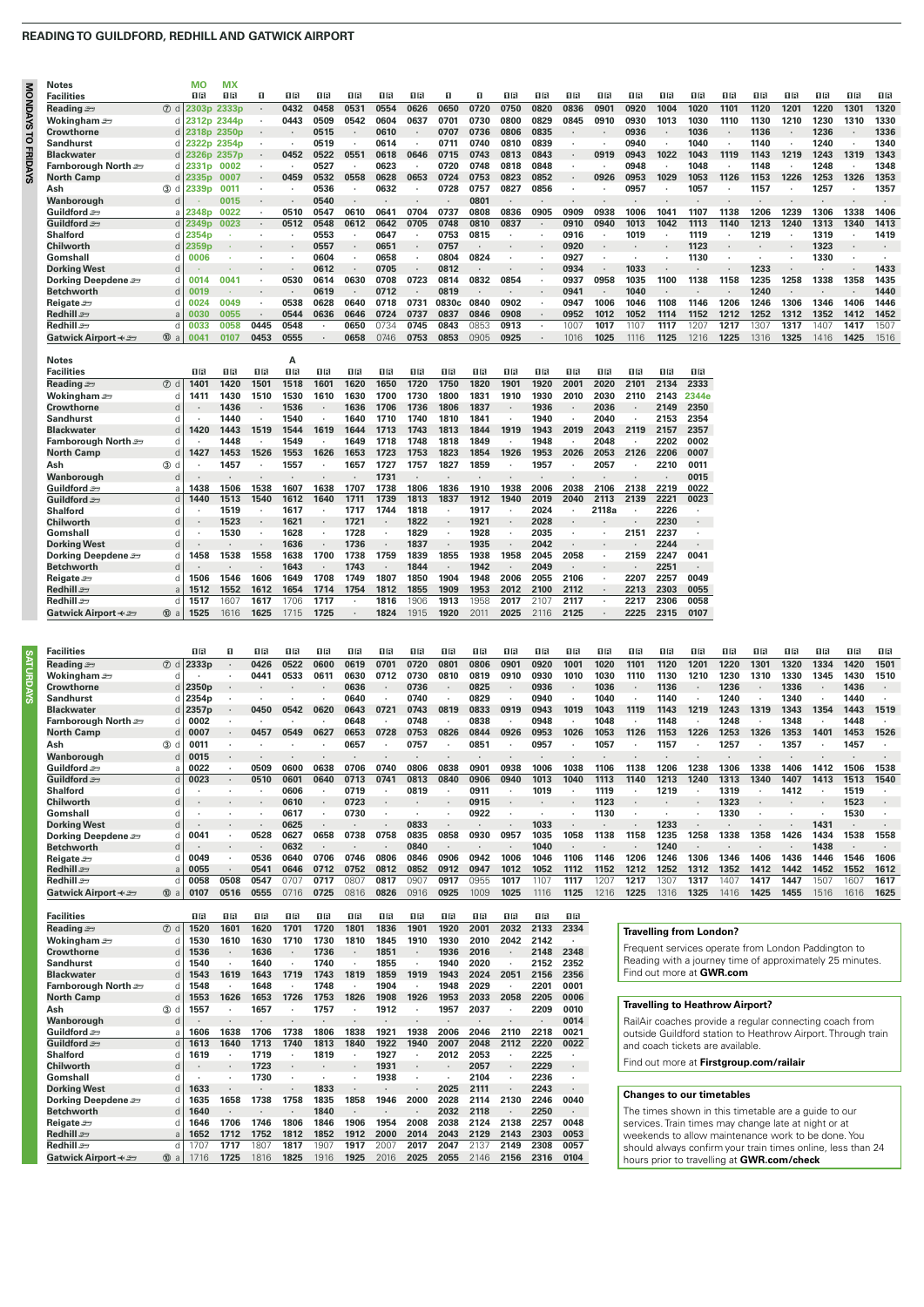#### **READING TO GUILDFORD, REDHILL AND GATWICK AIRPORT**

| ı |
|---|
|   |
|   |
|   |
|   |
|   |
|   |
|   |
|   |
|   |
|   |
|   |

г.

| Reading                    | $\circledcirc$ d    | 2334 <sub>p</sub> | 0603 | 0657 | 0739 | 0821 | 0840 | 0920        | 0941 | 1021 | 1041 | 1121 | 1141 | 1221 | 1241 | 1321 | 1341 | 1421 | 1441 | 1521 | 1541 | 1621 | 1641 | 1721   |
|----------------------------|---------------------|-------------------|------|------|------|------|------|-------------|------|------|------|------|------|------|------|------|------|------|------|------|------|------|------|--------|
| Wokingham <i>s</i> ∋       |                     |                   | 0611 | 0705 | 0749 | 0829 | 0849 | 0929        | 0950 | 1029 | 1050 | 1129 | 1150 | 1229 | 1250 | 1329 | 1350 | 1429 | 1450 | 1529 | 1550 | 1629 | 1650 | 1729   |
| Crowthorne                 |                     | $d$ 2348p         |      |      | 0755 |      | 0855 |             | 0956 |      | 1056 |      | 1156 |      | 1256 |      | 1356 |      | 1456 |      | 1556 |      | 1656 |        |
| <b>Sandhurst</b>           | a.                  | 2352 <sub>p</sub> |      |      | 0759 |      | 0859 |             | 1000 |      | 1100 |      | 1200 |      | 1300 |      | 1400 |      | 1500 |      | 1600 |      | 1700 |        |
| <b>Blackwater</b>          |                     | d $2356p$         | 0620 | 0714 | 0803 | 0838 | 0903 | 0938        | 1004 | 1038 | 1104 | 1138 | 1204 | 1238 | 1304 | 1338 | 1404 | 1438 | 1504 | 1538 | 1604 | 1638 | 1704 | 1738   |
| Farnborough North $\equiv$ |                     | 0001              |      |      | 0808 |      | 0908 |             | 1009 |      | 1109 |      | 1209 |      | 1309 |      | 1409 |      | 1509 |      | 1609 |      | 1709 |        |
| North Camp                 | d.                  | 0006              | 0628 | 0722 | 0812 | 0846 | 0912 | 0946        | 1013 | 1046 | 1113 | 1146 | 1213 | 1246 | 1313 | 1346 | 1413 | 1446 | 1513 | 1546 | 1613 | 1646 | 1713 | 1746   |
| Ash                        | $\circled{3}$ d     | 0010              |      |      | 0816 |      | 0916 |             | 1017 |      | 1117 |      | 1217 |      | 1317 |      | 1417 |      | 1517 |      | 1617 |      | 1717 |        |
| Wanborough                 | d.                  | 0014              |      |      |      |      |      |             |      |      |      |      |      |      |      |      |      |      |      |      |      |      |      |        |
| Guildford =                |                     | 002               | 0640 | 0734 | 0825 | 0858 | 0925 | 0958        | 1026 | 1058 | 1126 | 1158 | 1226 | 1258 | 1326 | 1358 | 1426 | 1458 | 1526 | 1558 | 1626 | 1658 | 1726 | 1758   |
| Guildford <i>s</i> ⊟       | d.                  | 0022              | 0641 | 0735 | 0827 | 0900 | 0927 | 1000        | 1028 | 1100 | 1128 | 1200 | 1228 | 1300 | 1328 | 1400 | 1428 | 1500 | 1528 | 1600 | 1628 | 1700 | 1728 | 1800   |
| <b>Shalford</b>            |                     |                   |      |      | 0832 |      | 0932 |             | 1033 |      | 1133 |      | 1233 |      | 1333 |      | 1433 |      | 1533 |      | 1633 |      | 1733 |        |
| Chilworth                  | <sub>d</sub>        |                   |      |      | 0836 |      |      |             | 1037 |      |      |      | 1237 |      |      |      | 1437 |      |      |      | 1637 |      |      | $\sim$ |
| Gomshall                   |                     |                   |      |      | 0843 |      |      |             | 1044 |      |      |      | 1244 |      |      |      | 1444 |      |      |      | 1644 |      |      |        |
| Dorking West               |                     |                   |      |      |      |      | 0945 |             |      |      | 1146 |      |      |      | 1346 |      |      |      | 1546 |      |      |      | 1746 |        |
| Dorking Deepdene 2         |                     | 0040              | 0659 | 0753 | 085  | 0919 | 0948 | 1019        | 1052 | 1116 | 1149 | 1216 | 1252 | 1319 | 1349 | 1416 | 1452 | 1519 | 1549 | 1617 | 1652 | 1716 | 1749 | 1817   |
| <b>Betchworth</b>          | <sub>C</sub>        |                   |      |      |      |      | 0953 |             |      |      | 1154 |      |      |      | 1354 |      |      |      | 1555 |      |      |      | 1755 |        |
| Reigate son                |                     | 0048              | 0707 | 0801 | 0859 | 0927 | 0958 | 1027        | 1100 | 1127 | 1200 | 1227 | 1300 | 1327 | 1359 | 1427 | 1500 | 1527 | 1559 | 1629 | 1700 | 1727 | 1759 | 1827   |
| Redhill s                  |                     | 0053              | 0713 | 0807 | 0905 | 0934 | 1004 | 1034        | 1106 | 1134 | 1206 | 1234 | 1306 | 1334 | 1406 | 1434 | 1506 | 1534 | 1606 | 1637 | 1706 | 1733 | 1806 | 1834   |
| Redhill æ                  |                     | 0057              | 0714 | 0813 |      | 0936 | 103  | 1036        | 1131 | 1136 | 1231 | 1236 | 1331 | 1336 | 1431 | 1436 | 1531 | 1536 | 1631 | 1638 | 1731 | 1736 | 1831 | 1836   |
| Gatwick Airport $\div$ £   | $10 a$              | 0104              | 0726 | 0823 |      | 0944 | 1039 | 1045        | 1139 | 1145 | 1239 | 1245 | 1339 | 1345 | 1439 | 1445 | 1539 | 1545 | 1639 | 1648 | 1739 | 1745 | 1839 | 1845   |
|                            |                     |                   |      |      |      |      |      |             |      |      |      |      |      |      |      |      |      |      |      |      |      |      |      |        |
| <b>Facilities</b>          |                     | 日日                | 18   | 日日   | 日日   | 18   | 18   | ПR          |      |      |      |      |      |      |      |      |      |      |      |      |      |      |      |        |
| $Daoedina \sim$            | $\bigcap$ $\bigcup$ | 1741              | 1021 | 1041 | 1021 | 2012 | 2112 | <b>COCC</b> |      |      |      |      |      |      |      |      |      |      |      |      |      |      |      |        |

**Facilities** 1 \$ 1 \$ 1 \$ 1 \$ 1 \$ 1 \$ 1 \$ 1 \$ 1 \$ 1 \$ 1 \$ 1 \$ 1 \$ 1 \$ 1 \$ 1 \$ 1 \$ 1 \$ 1 \$ 1 \$ 1 \$ 1 \$ 1 \$

| Reading             | $\circledD$<br>d    | 1741 | 1821    | 1841 | 1921    | 2012 | 2113                 | 2303 |
|---------------------|---------------------|------|---------|------|---------|------|----------------------|------|
| Wokingham =         | d                   | 1750 | 1829    | 1850 | 1929    | 2020 | 2121                 | 2312 |
| <b>Crowthorne</b>   | d                   | 1756 | $\cdot$ | 1856 |         | 2027 | 2128                 | 2318 |
| <b>Sandhurst</b>    | d                   | 1800 | ٠       | 1900 | ٠       | 2031 | 2132                 | 2322 |
| <b>Blackwater</b>   | d                   | 1804 | 1838    | 1904 | 1939    | 2033 | 2136                 | 2326 |
| Farnborough North   | d                   | 1809 | ٠       | 1909 |         | 2040 | 2141                 | 2331 |
| <b>North Camp</b>   | d                   | 1813 | 1846    | 1913 | 1946    | 2043 | 2145                 | 2335 |
| Ash                 | 3<br>d              | 1817 | ٠       | 1917 | ٠       | 2048 | 2149                 | 2339 |
| Wanborough          | d                   | ٠    | ٠       |      | ٠       |      | ٠                    | ٠    |
| Guildford           | a                   | 1826 | 1858    | 1926 | 1958    | 2056 | 2158                 | 2348 |
| Guildford           | d                   | 1828 | 1900    | 1928 | 1958    | 2058 | 2200                 | 2349 |
| <b>Shalford</b>     | d                   | 1833 | ٠       | 1933 | ٠       | 2103 | ٠                    | 2354 |
| Chilworth           | d                   | 1837 | ٠       |      | $\cdot$ | 2107 | $\ddot{\phantom{0}}$ | 2359 |
| Gomshall            | d                   | 1844 | ٠       | ٠    | ٠       | 2114 | ٠                    | 0006 |
| <b>Dorking West</b> | d                   | ٠    | ٠       | 1946 | ٠       | 2122 | ٠                    | ٠    |
| Dorking Deepdene =  | d                   | 1852 | 1916    | 1949 | 2015    | 2123 | 2219                 | 0014 |
| <b>Betchworth</b>   | d                   | ٠    | $\cdot$ | 1955 | ×       | 2129 |                      | 0019 |
| Reigate som         | d                   | 1900 | 1927    | 1959 | 2023    | 2134 | 2226                 | 0024 |
| Redhill s           | a                   | 1906 | 1934    | 2006 | 2031    | 2141 | 2234                 | 0030 |
| Redhill s           | d                   | 1931 | 1936    | 2031 | 2036    | 2144 | 2238                 | 0033 |
| Gatwick Airport +   | $^{\circledR}$<br>a | 1939 | 1945    | 2039 | 2046    | 2154 | 2247                 | 0041 |
|                     |                     |      |         |      |         |      |                      |      |

**SUNDAYS FROM 9 OCTOBER**

|                                                                      |                                 | 11 B | ПR   | 扣围   | 日日   | 1R   | 11 R | ПR   | 11 R         | ПR           | 18   | 11 R | 11 B          | 18   | 11 R | 1 B  | 11 B | ПR   | 1R   | 11 B | ПR   |
|----------------------------------------------------------------------|---------------------------------|------|------|------|------|------|------|------|--------------|--------------|------|------|---------------|------|------|------|------|------|------|------|------|
| 2334 <sub>p</sub><br>0603                                            | 0657                            | 0739 | 0818 | 0840 | 0918 | 0941 | 1018 | 1041 | 1118         | 1141         | 1218 | 1241 | 1318          | 1341 | 1418 | 1441 | 1518 | 1541 | 1618 | 1641 | 1718 |
| 061                                                                  | 0705                            | 0749 | 0826 | 0849 | 0926 | 0950 | 1026 | 1050 | 1126         | 1150         | 1226 | 1250 | 1326          | 1350 | 1426 | 1450 | 1526 | 1550 | 1626 | 1650 | 1726 |
|                                                                      |                                 | 0755 |      | 0855 |      | 0956 |      | 1056 |              | 1156         |      | 1256 |               | 1356 |      | 1456 |      | 1556 |      | 1656 |      |
|                                                                      |                                 | 0759 |      | 0859 |      | 1000 |      | 1100 |              | 1200         |      | 1300 |               | 1400 |      | 1500 |      | 1600 |      | 1700 |      |
| 0620                                                                 | 0714                            | 0803 | 0835 | 0903 | 0935 | 1004 | 1035 | 1104 | 1135         | 1204         | 1235 | 1304 | 1335          | 1404 | 1435 | 1504 | 1535 | 1604 | 1635 | 1704 | 1735 |
|                                                                      |                                 | 0808 |      | 0908 |      | 1009 |      | 1109 |              | 1209         |      | 1309 |               | 1409 |      | 1509 |      | 1609 |      | 1709 |      |
| 0628                                                                 | 0722                            | 0812 |      | 0912 | 0943 | 1013 | 1043 |      |              | 1213         | 1243 | 1313 | 1343          | 1413 | 1443 | 1513 | 1543 | 1613 | 1643 | 1713 | 1743 |
|                                                                      |                                 | 0816 |      | 0916 |      | 1017 |      | 1117 |              | 1217         |      | 1317 |               | 1417 |      | 1517 |      | 1617 |      | 1717 |      |
| ٠                                                                    |                                 |      |      |      |      |      |      |      |              |              |      |      |               |      |      |      |      |      |      |      |      |
| 0640                                                                 | 0734                            | 0825 | 0855 | 0925 | 0955 | 1026 | 1055 | 1126 | 1155         | 1226         | 1255 | 1326 | 1355          | 1426 | 1455 | 1526 | 1555 | 1626 | 1655 | 1726 | 1755 |
| 0641                                                                 | 0735                            | 0827 | 0900 | 0927 | 1000 | 1028 | 1100 | 1128 | 1200         | 1228         | 1300 | 1328 | 1400          | 1428 | 1500 | 1528 | 1600 | 1628 | 1700 | 1728 | 1800 |
|                                                                      |                                 | 0832 |      | 0932 |      | 1033 |      | 1133 |              | 1233         |      | 1333 |               | 1433 |      | 1533 |      | 1633 |      | 1733 |      |
|                                                                      |                                 | 0836 |      |      |      | 1037 |      |      |              | 1237         |      |      |               | 1437 |      |      |      | 1637 |      |      |      |
|                                                                      |                                 | 0843 |      |      |      | 1044 |      |      |              | 1244         |      |      |               | 1444 |      |      |      | 1644 |      |      |      |
|                                                                      |                                 |      |      | 0945 |      |      |      | 1146 |              |              |      | 1346 |               |      |      | 1546 |      |      |      | 1746 |      |
| 0659                                                                 | 0753                            | 085  | 0919 | 0948 | 1019 | 1052 | 1116 | 1149 | 1216         | 1252         | 1319 | 349  | 1416          | 1452 | 1519 | 1549 | 1617 | 1652 | 1716 | 1749 | 1817 |
|                                                                      |                                 |      |      | 0953 |      |      |      | 1154 |              |              |      | 1354 |               |      |      | 1555 |      |      |      | 1755 |      |
| 0707                                                                 | 080                             | 0859 | 092  | 0958 | 1027 | 1100 | 1127 | 1200 | 122          | 1300         | 132. | 1359 | $142^{\circ}$ | 1500 | 152. | 1559 | 1629 | 1700 | 1727 | 1759 | 1827 |
| 0713                                                                 | 0807                            | 0905 | 0934 | 1004 | 1034 | 1106 | 1134 | 1206 | 1234         | 1306         | 1334 | 1406 | 1434          | 1506 | 1534 | 1606 | 1637 | 1706 | 1733 | 1806 | 1834 |
| 0714                                                                 | 0813                            |      | 0936 | 103  | 1036 | 1131 | 1136 |      |              | 133          | 1336 | 1431 | 1436          | 1531 | 1536 |      | 1638 | 173' | 1736 |      | 1836 |
| 0726                                                                 | 0823                            |      | 0944 | 1039 | 1045 | 1139 | 1145 | 1239 | 1245         | 1339         | 1345 | 1439 | 1445          | 1539 | 1545 | 1639 | 1648 | 1739 | 1745 | 1839 | 1845 |
| 0006<br>0010<br>0014<br>0022<br>0040<br>0048<br>0053<br>0057<br>0104 | $d$ 2348p<br>2352p<br>$d$ 2356p |      |      | 0843 |      |      |      |      | 1113<br>123' | 1143<br>1236 |      |      |               |      |      |      | 163  |      |      |      | 1831 |

| <b>Facilities</b>          |                     | ПR   | ПR                   | 1 R     | 日日                   | 1 R  | 1 R                  | ПR             |
|----------------------------|---------------------|------|----------------------|---------|----------------------|------|----------------------|----------------|
| Reading search             | (7)<br>d            | 1741 | 1818                 | 1841    | 1918                 | 2012 | 2113                 | 2303           |
| Wokingham $\equiv$         | d                   | 1750 | 1826                 | 1850    | 1926                 | 2020 | 2121                 | 2312           |
| <b>Crowthorne</b>          | d                   | 1756 | ٠                    | 1856    | $\cdot$              | 2027 | 2128                 | 2318           |
| <b>Sandhurst</b>           | d                   | 1800 |                      | 1900    | $\cdot$              | 2031 | 2132                 | 2322           |
| <b>Blackwater</b>          | d                   | 1804 | 1835                 | 1904    | 1936                 | 2033 | 2136                 | 2326           |
| Farnborough North $\equiv$ | d                   | 1809 | ×                    | 1909    |                      | 2040 | 2141                 | 2331           |
| <b>North Camp</b>          | d                   | 1813 | 1843                 | 1913    | 1943                 | 2043 | 2145                 | 2335           |
| Ash                        | ③<br>d              | 1817 | ٠                    | 1917    | ٠                    | 2048 | 2149                 | 2339           |
| Wanborough                 | d                   |      | $\cdot$              | ٠       | $\blacksquare$       | ٠    | ٠                    | $\overline{a}$ |
| Guildford =                | a                   | 1826 | 1855                 | 1926    | 1955                 | 2056 | 2158                 | 2348           |
| Guildford                  | d                   | 1828 | 1900                 | 1928    | 1958                 | 2058 | 2200                 | 2349           |
| <b>Shalford</b>            | d                   | 1833 | ٠                    | 1933    | $\cdot$              | 2103 | ٠                    | 2354           |
| Chilworth                  | d                   | 1837 | $\ddot{\phantom{a}}$ | $\cdot$ | $\ddot{\phantom{0}}$ | 2107 | $\cdot$              | 2359           |
| Gomshall                   | d                   | 1844 |                      | ٠       | $\cdot$              | 2114 |                      | 0006           |
| <b>Dorking West</b>        | d                   |      | $\cdot$              | 1946    | $\cdot$              | 2122 | $\ddot{\phantom{0}}$ | $\cdot$        |
| Dorking Deepdene           | d                   | 1852 | 1916                 | 1949    | 2015                 | 2123 | 2219                 | 0014           |
| <b>Betchworth</b>          | d                   |      | ٠                    | 1955    | ×                    | 2129 |                      | 0019           |
| Reigate ser                | d                   | 1900 | 1927                 | 1959    | 2023                 | 2134 | 2226                 | 0024           |
| Redhill s                  | a                   | 1906 | 1934                 | 2006    | 2031                 | 2141 | 2234                 | 0030           |
| Redhill s                  | d                   | 1931 | 1936                 | 2031    | 2036                 | 2144 | 2238                 | 0033           |
| Gatwick Airport + =        | $^{\circledR}$<br>a | 1939 | 1945                 | 2039    | 2046                 | 2154 | 2247                 | 0041           |

#### **Changes to our timetables**

The times shown in this timetable are a guide to our services. Train times may change late at night or at<br>weekends to allow maintenance work to be done. You<br>should always confirm your train times online, less than 24<br>hours prior to travelling at **GWR.com/check**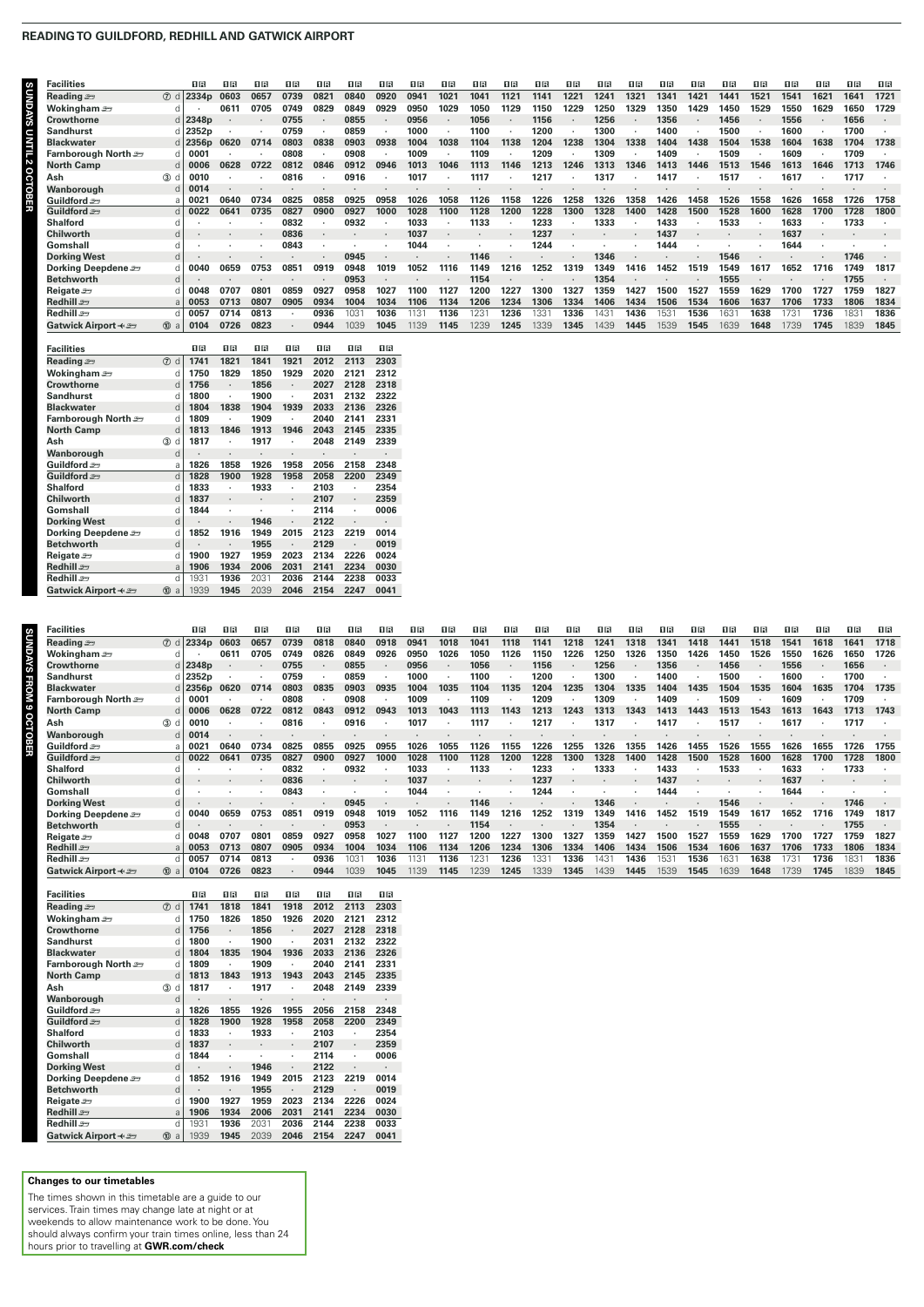#### **GATWICK AIRPORT, REDHILL AND GUILDFORD TO READING**

**Notes MO MX B** 

**SATURDAYS**

**SATURDAYS** 

| <b>Facilities</b>   |                  | 11 B              | 0 R               | ПR        | ΠR             | ΠR   | 11 B      | ΠR             | ΠR     | ΠR             | ΠR             | ПR                | 日日   | ΠR                       | 18             | 0 B  | ПR             | ΠB      | 18   | 日日   | ПR   | ΠR   | 18   | 0 R  |
|---------------------|------------------|-------------------|-------------------|-----------|----------------|------|-----------|----------------|--------|----------------|----------------|-------------------|------|--------------------------|----------------|------|----------------|---------|------|------|------|------|------|------|
| Gatwick Airport + £ | 10 d             | 2304p             | 2320 <sub>p</sub> | 0510      | 0600           |      | 0619      | 0702           | 0717   | 0802           | $\blacksquare$ | 0825              | 0902 |                          | 0929           | 0932 | 1029           | 1032    | 1129 | 1132 | 1229 | 1232 | 1329 | 1332 |
| Redhill s           |                  |                   | 2314p 2330p       | 0520      | 0614           |      | 0634      | 0712           | 0727   | 0812           | $\cdot$        | 0839              | 0912 |                          | 0939           | 0948 | 1039           | 1047    | 1139 | 1147 | 1239 | 1247 | 1339 | 1347 |
| Redhill s           | <sub>d</sub>     |                   | 2316p 2334p       | 0530      | 0618           |      | 0642      | 0716           | 0732   | 0816           | $\cdot$        | 0851              | 0916 |                          | 0943           | 1000 | 1043           | 1100    | 1143 | 1200 | 1243 | 1300 | 1343 | 1400 |
| Reigate $\equiv$    |                  |                   | 2320p 2340p       | 0535      | 0623           |      | 0647      | 0721           | 0740   | 0821           | $\cdot$        | 0856              | 0921 |                          | 0948           | 1005 | 1048           | 1105    | 1148 | 1205 | 1248 | 1305 | 1348 | 1405 |
| <b>Betchworth</b>   |                  | 2327p             |                   |           |                |      | 0652      |                | 0745   |                | $\cdot$        | 0903              |      |                          |                | 1010 |                |         |      | 1210 |      |      |      | 1410 |
| Dorking Deepdene    |                  |                   | 2332p 2347p       | 0542      | 0630           |      | 0656      | 0728           | 0749   | 0828           | $\cdot$        | 0908              | 0928 |                          | 0955           | 1014 | 1055           | 1112    | 1155 | 1214 | 1255 | 1312 | 1355 | 1414 |
| <b>Dorking West</b> |                  | 2335 <sub>p</sub> |                   |           |                |      | 0659      |                | 0752   |                | $\sim$         | 0911              |      |                          |                | 1017 |                |         |      | 1217 |      |      |      | 1417 |
| Gomshall            |                  | 2343 <sub>p</sub> |                   |           |                |      | 0707      | 0737           | 0800   |                |                | 0919              |      |                          |                |      |                | 1121    |      |      |      | 1321 |      |      |
| Chilworth           |                  | 2349 <sub>p</sub> |                   |           |                |      | 0713      | ٠              | 0806   |                |                | 0925              |      |                          |                |      |                | 1127    |      |      |      | 1327 |      |      |
| <b>Shalford</b>     |                  | 2353 <sub>p</sub> | ٠.                | 0556      |                | 0701 | 0717      |                | 0810   | 0842           |                | 0931              |      |                          |                | 1031 |                | 1131    |      | 1231 |      | 1331 |      | 1431 |
| Guildford <i>s</i>  | a                | 2358p             | 0004              | 0601      | 0648           | 0706 | 0722      | 0748           | 0815   | 0847           | $\blacksquare$ | 0937              | 0946 | $\overline{\phantom{0}}$ | 1013           | 1037 | 1113           | 1137    | 1213 | 1237 | 1313 | 1337 | 1413 | 1437 |
| Guildford =         |                  | 0001              | 0006              | 0603      | 0649           | 0707 | 0728      | 0750           | 0817   | 0848           | 0914           | 0957              | 0947 | 0957                     | 1015           | 1047 | 1114           | 1147    | 1214 | 1247 | 1314 | 1347 | 1414 | 1447 |
| Wanborough          | d                |                   |                   | 0610      | $\cdot$        | 0714 | $\bullet$ | $\bullet$      | 0824   | $\cdot$        | 0921           | $\longrightarrow$ |      | 1004                     | ٠              |      |                |         |      |      |      |      |      |      |
| Ash                 | $3$ d            | 0010              |                   | 0615      | 0659           | 0719 | 0737      |                | 0829   |                | 0926           |                   |      | 1009                     |                | 1057 |                | 1157    |      | 1257 |      | 1357 |      | 1457 |
| <b>North Camp</b>   |                  | 0015              | 0018              | 0619      | 0703           | 0724 | 0742      | 0802           | 0833   | 0901           | 0930           |                   |      | 1013                     | 1027           | 1101 | 1127           | 1201    | 1227 | 1302 | 1327 | 1401 | 1427 | 1501 |
| Farnborough North = |                  | 0019              |                   | 0623      | 0707           | 0728 | 0746      | 0806           | 0837   |                | 0934           |                   |      | 1017                     |                | 1105 |                | 1205    |      | 1306 |      | 1405 |      | 1505 |
| <b>Blackwater</b>   |                  | 0023              | 0025              | 0628      | 0712           | 0732 | 0750      | 0811           | 0842   | 0907           | 0939           | ٠                 |      | 1022                     | 1034           | 1110 | 1133           | 1210    | 1233 | 1310 | 1333 | 1410 | 1433 | 1510 |
| <b>Sandhurst</b>    |                  | 0026              | ٠                 | 0632      | 0716           | 0736 | 0754      | 0815           | 0846   |                | 0943           |                   |      | 1026                     | ٠              | 1114 |                | 1214    |      | 1314 |      | 1414 |      | 1514 |
| Crowthorne          |                  | 0030              | $\mathcal{A}$     | 0636      | 0720           | 0740 | 0758      | 0819           | 0850   |                | 0947           | ٠                 |      | 1030                     | $\blacksquare$ | 1118 |                | 1218    |      | 1318 |      | 1418 |      | 1518 |
| Wokingham $\equiv$  |                  | 0037              | 0034              | 0642      | 0725           | 0746 | 0804      | 0824           | 0855   | 0916           | 0952           |                   | 1009 | 1036                     | 1044           | 1123 | 1142           | 1223    | 1242 | 1324 | 1342 | 1423 | 1442 | 1523 |
| Reading             | $\circledcirc$ a | 0049              | 0044              | 0651      | 0734           | 0755 | 0816      | 0834           | 0904   | 0925           | 1001           | ٠                 | 1018 | 1045                     | 1053           | 1133 | 1151           | 1233    | 1251 | 1333 | 1351 | 1434 | 1451 | 1533 |
|                     |                  |                   |                   |           |                |      |           |                |        |                |                |                   |      |                          |                |      |                |         |      |      |      |      |      |      |
| <b>Facilities</b>   |                  | ΠR                | $\overline{a}$    | <b>DR</b> | $\overline{u}$ | 日間   | 日日        | $\overline{u}$ | $\Box$ | $\overline{a}$ | <b>OB</b>      | 日日                | 日日   | 日日                       | 印刷             | 日日   | $\overline{a}$ | 日日      |      |      |      |      |      |      |
| Gatwick Airport + £ | (10 d            | 1429              | 1432              | 1529      | 1532           | 1629 | 1632      | 1729           | 1732   | 1829           | 1832           | 1929              | 1932 | 2029                     | $\cdot$        | 2129 | 2229           | 2320    |      |      |      |      |      |      |
| Redhill $\equiv$    |                  | 1439              | 1447              | 1539      | 1547           | 1641 | 1647      | 1741           | 1747   | 1840           | 1847           | 1939              | 1947 | 2039                     | ٠              | 2139 | 2239           | 2330    |      |      |      |      |      |      |
| Redhill s           |                  | 1443              | 1458              | 1543      | 1558           | 1645 | 1658      | 1745           | 1758   | 1845           | 1859           | 1945              | 1958 | 2043                     |                | 2147 | 2243           | 2334    |      |      |      |      |      |      |
| Reigate $\equiv$    |                  | 1448              | 1504              | 1548      | 1606           | 1650 | 1704      | 1750           | 1804   | 1850           | 1904           | 1950              | 2004 | 2048                     |                | 2152 | 2248           | 2340    |      |      |      |      |      |      |
| <b>Betchworth</b>   |                  |                   | 1509              |           | 1611           |      | 1709      |                | 1809   |                | 1909           |                   | 2009 |                          |                | 2157 | 2253           |         |      |      |      |      |      |      |
| Dorking Deepdene    |                  | 1455              | 1513              | 1555      | 1615           | 1657 | 1713      | 1757           | 1813   | 1857           | 1914           | 1957              | 2013 | 2055                     |                | 2201 | 2257           | 2347    |      |      |      |      |      |      |
| <b>Dorking West</b> | d                |                   | 1516              |           | 1618           |      | 1716      | ٠              | 1816   |                | 1917           |                   | 2016 |                          | ٠              | 2204 | 2300           |         |      |      |      |      |      |      |
| Gomshall            | n                |                   | 1524              | 1604      | 1626           |      | 1724      |                | 1824   |                | 1925           |                   | 2024 |                          |                | 2212 | 2308           |         |      |      |      |      |      |      |
| Chilworth           | d                |                   | 1530              | 1610      | 1632           |      | 1730      | ٠              | 1830   |                | 1931           | $\cdot$           | 2030 |                          |                | 2218 | 2314           | $\cdot$ |      |      |      |      |      |      |
| <b>Shalford</b>     |                  |                   | 1534              |           | 1636           |      | 1734      | ٠              | 1834   |                | 1935           |                   | 2034 |                          | 2130           | 2222 | 2318           |         |      |      |      |      |      |      |
| Guildford           |                  | 1513              | 1541              | 1617      | 1642           | 1715 | 1742      | 1818           | 1842   | 1915           | 1942           | 2015              | 2042 | 2113                     | 2135           | 2227 | 2323           | 0004    |      |      |      |      |      |      |
| Guildford =         |                  | 1514              | 1548              | 1618      | 1647           | 1716 | 1747      | 1819           | 1847   | 1916           | 1947           | 2016              | 2043 | 2114                     | 2145           | 2228 | 2326           | 0006    |      |      |      |      |      |      |

| ənanoru              |                  | 1334 |      | 1030 |      | $113 +$ |      | - 1034 |      | 1333 |         | 2034 |      |      | LIJU LLLL |      |      |
|----------------------|------------------|------|------|------|------|---------|------|--------|------|------|---------|------|------|------|-----------|------|------|
| Guildford <i>s</i> ∋ | 1513             | 1541 | 1617 | 1642 | 1715 | 1742    | 1818 | 1842   | 1915 | 1942 | 2015    | 2042 | 2113 | 2135 | 2227      | 2323 | 0004 |
| Guildford <i>s</i> ∋ | 1514             | 1548 | 1618 | 1647 | 1716 | 1747    | 1819 | 1847   | 1916 | 1947 | 2016    | 2043 | 2114 | 2145 | 2228      | 2326 | 0006 |
| Wanborough           |                  |      |      |      |      |         |      |        |      |      |         |      |      |      |           | 2333 |      |
| Ash<br>3 dl          |                  | 1557 | 1628 | 1656 | 1726 | 1757    | 1829 | 1857   | 1926 | 1956 | $\cdot$ | 2053 |      | 2157 | 2237      | 2338 |      |
| North Camp           | $d$   1527       | 1602 | 1632 | 1701 | 1730 | 1801    | 1833 | 1901   | 1930 | 2001 | 2029    | 2057 | 2127 | 2201 | 2242      | 2342 | 0018 |
| Farnborough North æ  |                  | 1606 | 1636 | 1705 | 1734 | 1805    | 1837 | 1905   | 1934 | 2005 | $\cdot$ | 2101 |      | 2205 | 2246      | 2346 |      |
| Blackwater           | 1533             | 1611 | 1641 | 1709 | 1739 | 1810    | 1842 | 1910   | 1939 | 2009 | 2035    | 2106 | 2133 | 2210 | 2250      | 2351 | 0025 |
| Sandhurst            |                  | 1615 | 1645 | 1713 | 1743 | 1814    | 1846 | 1914   | 1943 | 2013 |         | 2110 |      | 2214 | 2254      | 2355 |      |
| Crowthorne           |                  | 1619 | 1649 | 1717 | 1747 | 1818    | 1850 | 1918   | 1947 | 2017 | $\cdot$ | 2114 |      | 2218 | 2258      | 2359 |      |
| Wokingham <i>s</i> ⊟ | 1542             | 1624 | 1654 | 1723 | 1753 | 1823    | 1855 | 1923   | 1953 | 2023 | 2044    | 2120 | 2142 | 2223 | 2305      | 0005 | 0034 |
| Reading æ            | 7 al <b>1551</b> | 1633 | 1703 | 1735 | 1802 | 1833    | 1905 | 1933   | 2004 | 2035 | 2053    | 2129 | 2156 | 2234 | 2316      | 0017 | 0044 |

| <b>Facilities</b>          |         | 18                    | 11 R | ПR   | 1R   | ПR   | 1R   | 11 B | 1R   | 11 B | 11 B | 1R   | 日日   | 1R   | 1 B  | 18   | ПR   | ПR   | 11 B               | 11 B | ПR   | 11 R | 11 B | 18   |
|----------------------------|---------|-----------------------|------|------|------|------|------|------|------|------|------|------|------|------|------|------|------|------|--------------------|------|------|------|------|------|
| Gatwick Airport +          | 10 d    | 2320 <sub>p</sub>     | 0524 | 0629 | 0632 | 0729 | 0732 | 0829 | 0832 | 0929 | 0932 | 1029 | 1032 | 1129 | 1132 | 1229 | 1232 | 1329 | 1332               | 1429 | 1432 | 1529 | 1532 | 1629 |
| Redhill stra               |         | a   2330 <sub>p</sub> | 0534 | 0639 | 0647 | 0739 | 074  | 0839 | 084  | 0939 | 094  | 1039 | 104  | 1139 |      | 1239 | 1247 | 339  | $134$ <sup>-</sup> | 1439 | 144  | 1539 | 1547 | 1639 |
| Redhill s                  |         | $d$ 2334p             | 0542 | 0643 |      | 0743 | 0800 | 0843 | 0900 | 0943 | 1000 | 1043 | 1100 | 1143 | 1200 | 1243 | 1300 | 1343 | 1400               | 1443 | 1500 | 1543 | 1600 | 1643 |
| Reigate $\equiv$           |         | d <b>2340p</b>        | 0547 | 0648 | 0706 | 0748 | 0806 | 0848 | 0905 | 0948 | 1006 | 1048 | 1105 | 1148 | 1206 | 1248 | 1306 | 1348 | 1406               | 1448 | 1506 | 1548 | 1606 | 1648 |
| <b>Betchworth</b>          |         |                       |      |      | 0710 |      | 0810 |      |      |      | 1010 |      |      |      | 1210 |      |      |      | 1410               |      |      |      | 1610 |      |
| Dorking Deepdene =         |         | $d$ 2347 $p$          | 0554 | 0655 | 0715 | 0755 | 0815 | 0855 | 0912 | 0955 | 1015 | 1055 | 1112 | 1155 | 1215 | 1255 | 1313 | 1355 | 1415               | 1455 | 1513 | 1555 | 1615 | 1655 |
| <b>Dorking West</b>        |         |                       |      |      | 0718 |      | 0818 |      |      |      | 1018 |      |      |      | 1218 |      |      |      | 1418               |      |      |      | 1618 |      |
| Gomshall                   |         |                       |      |      | 0725 |      |      |      | 0921 |      |      |      | 1121 |      |      |      | 1322 |      |                    |      | 1522 |      |      |      |
| Chilworth                  | d.      |                       |      |      | 0731 |      |      |      | 0927 |      |      |      | 1127 |      |      |      | 1327 |      |                    |      | 1527 |      |      |      |
| <b>Shalford</b>            |         |                       | 0608 |      | 0735 |      | 0831 |      | 0932 |      | 1031 |      | 1131 |      | 1231 |      | 1331 |      | 1431               |      | 1532 |      | 1631 |      |
| Guildford <b>external</b>  |         | 0004                  | 0613 | 0713 | 0740 | 0813 | 0837 | 0913 | 0937 | 1013 | 1037 | 1113 | 1137 | 1213 | 1237 | 1313 | 1337 | 1413 | 1437               | 1513 | 1537 | 1612 | 1637 | 1713 |
| Guildford =                |         | 0006                  | 0615 | 0714 | 0747 | 0814 | 0847 | 0914 | 0947 | 1014 | 1047 | 1114 | 1147 | 1214 | 1247 | 1314 | 1347 | 1414 | 1447               | 1514 | 1547 | 1614 | 1647 | 1714 |
| Wanborough                 | d.      |                       | 0622 |      |      |      |      |      |      |      |      |      |      |      |      |      |      |      |                    |      |      |      |      |      |
| Ash                        | $(3)$ d |                       | 0627 |      | 0757 |      | 0857 |      | 0957 |      | 1057 |      | 1157 |      | 1257 |      | 1357 |      | 1457               |      | 1557 |      | 1657 |      |
| <b>North Camp</b>          | d.      | 0018                  | 0631 | 0727 | 0801 | 0827 | 0901 | 0927 | 1001 | 1027 | 1101 | 1127 | 1201 | 1227 | 1301 | 1327 | 1401 | 1427 | 1501               | 1527 | 1601 | 1627 | 1701 | 1727 |
| Farnborough North $\equiv$ | d.      |                       | 0635 |      | 0805 |      | 0905 |      | 1005 |      | 1105 |      | 1205 |      | 1305 |      | 1405 |      | 1505               |      | 1605 |      | 1705 |      |
| <b>Blackwater</b>          | d.      | 0025                  | 0640 | 0733 | 0810 | 0833 | 0910 | 0933 | 1010 | 1033 | 1110 | 1133 | 1210 | 1233 | 1310 | 1333 | 1410 | 1433 | 1510               | 1533 | 1610 | 1633 | 1710 | 1733 |
| <b>Sandhurst</b>           |         |                       | 0644 |      | 0814 |      | 0914 |      | 1014 |      | 1114 |      | 1214 |      | 1314 |      | 1414 |      | 1514               |      | 1614 |      | 1714 |      |
| <b>Crowthorne</b>          | d.      |                       | 0648 |      | 0818 |      | 0918 |      | 1018 |      | 1118 |      | 1218 |      | 1318 |      | 1418 |      | 1518               |      | 1618 |      | 1718 |      |
| Wokingham $\equiv$         |         | 0034                  | 0653 | 0742 | 0823 | 0842 | 0923 | 0942 | 1023 | 1042 | 1123 | 1142 | 1223 | 1242 | 1323 | 1342 | 1423 | 1442 | 1523               | 1542 | 1623 | 1642 | 1723 | 1742 |
| Reading                    | $(D)$ a | 0044                  | 0704 | 075' | 0833 | 085' | 0933 | 095' | 1033 | 1051 | 1133 | 1151 | 1233 | 125' | 1333 | 135' | 1433 | 1451 | 1533               | 1551 | 1633 | 1651 | 1733 | 1751 |

| <b>Facilities</b>     |                  | пв   | ПR   | пв                       | ΠВ   | пR   | пв   | пв                | 自国                   | ПR   | 日日   | пв   | пв   |
|-----------------------|------------------|------|------|--------------------------|------|------|------|-------------------|----------------------|------|------|------|------|
| Gatwick Airport +     | $\circledR$<br>d | 1632 | 1729 | 1732                     | 1829 | 1832 | 1929 | 1949              | 2029                 | 2059 | 2119 | 2217 | 2320 |
| Redhill s             | a                | 1647 | 1739 | 1747                     | 1839 | 1847 | 1939 | 1959              | 2039                 | 2109 | 2129 | 2227 | 2330 |
| Redhill s             | d                | 1700 | 1743 | 1800                     | 1843 | 1900 | 1943 | 2014              | 2043                 | 2113 | 2137 | 2231 | 2334 |
| Reigate s             | d                | 1706 | 1748 | 1806                     | 1848 | 1906 | 1948 | 2020              | 2048                 | 2118 | 2142 | 2236 | 2340 |
| <b>Betchworth</b>     | d                | ٠    | ٠    | 1810                     | ٠    | ٠    | ٠    | 2024              |                      | ٠    | 2147 | 2241 |      |
| Dorking Deepdene =    | d                | 1713 | 1755 | 1815                     | 1855 | 1913 | 1955 | 2029              | 2055                 | 2125 | 2151 | 2245 | 2347 |
| <b>Dorking West</b>   | d                | ٠    | ٠    | 1818                     | ٠    | ٠    | ٠    | 2032              | ٠                    | ٠    | 2154 | 2248 | ٠    |
| Gomshall              | d                | 1722 | ٠    |                          | ٠    | 1922 | ٠    | 2040              | ٠                    | ٠    | 2202 | 2256 | ٠    |
| Chilworth             | d                | 1727 | ٠    | $\cdot$                  | ٠    | 1927 | ٠    | 2045              | $\cdot$              | ٠    | 2208 | 2302 | ٠    |
| <b>Shalford</b>       | d                | 1732 | ٠    | 1831                     |      | 1932 | 2009 | 2049              | $\ddot{\phantom{0}}$ | 2139 | 2211 | 2306 |      |
| Guildford s           | a                | 1737 | 1813 | 1837                     | 1913 | 1937 | 2014 | 2054              | 2113                 | 2144 | 2216 | 2312 | 0004 |
| Guildford s           | d                | 1747 | 1814 | 1847                     | 1914 | 1947 | 2016 | 2058              | 2114                 | 2146 | 2217 | 2313 | 0006 |
| Wanborough            | d                | ٠    | ٠    | $\overline{\phantom{a}}$ | ٠    |      | ٠    |                   | ٠                    |      | ٠    | 2320 | ٠    |
| Ash                   | (3)<br>d         | 1757 | ٠    | 1856                     | ٠    | 1956 | ٠    | 2108              | $\blacksquare$       | ٠    | 2226 | 2325 | ٠    |
| <b>North Camp</b>     | d                | 1801 | 1827 | 1901                     | 1927 | 2001 | 2028 | 2112              | 2127                 | 2158 | 2231 | 2329 | 0018 |
| Farnborough North     | d                | 1805 |      | 1905                     | ٠    | 2005 |      | 2116              |                      | ٠    | 2235 | 2333 |      |
| <b>Blackwater</b>     | d                | 1810 | 1833 | 1909                     | 1933 | 2009 | 2035 | 2121              | 2134                 | 2205 | 2239 | 2338 | 0025 |
| <b>Sandhurst</b>      | d                | 1814 | ٠    | 1913                     | ٠    | 2013 | ٠    | 2125              |                      | ٠    | 2243 | 2342 | ٠    |
| <b>Crowthorne</b>     | d                | 1818 | ٠    | 1917                     | ٠    | 2017 |      | 2129              | $\cdot$              | ٠    | 2247 | 2346 |      |
| Wokingham <del></del> | d                | 1823 | 1842 | 1923                     | 1942 | 2023 | 2043 | 2140 <sub>c</sub> | 2144                 | 2213 | 2253 | 2351 | 0034 |
| Reading and           | $\circled7$<br>a | 1833 | 1851 | 1932                     | 1951 | 2035 | 2058 | 2151              | 2158                 | 2226 | 2304 | 0003 | 0044 |

#### **Travelling to London?**

Frequent services operate from Reading to London Paddington with a journey time of approximately 25 minutes. Find out more at **GWR.com**

#### **Travelling to Heathrow Airport?**

RailAir coaches provide a regular connecting coach from outside Guildford station to Heathrow Airport. Through train and coach tickets are available.

Find out more at **Firstgroup.com/railair**

#### **Changes to our timetables**

The times shown in this timetable are a guide to our services. Train times may change late at night or at weekends to allow maintenance work to be done. You should always confirm your train times online, less than 24 hours prior to travelling at **GWR.com/check**